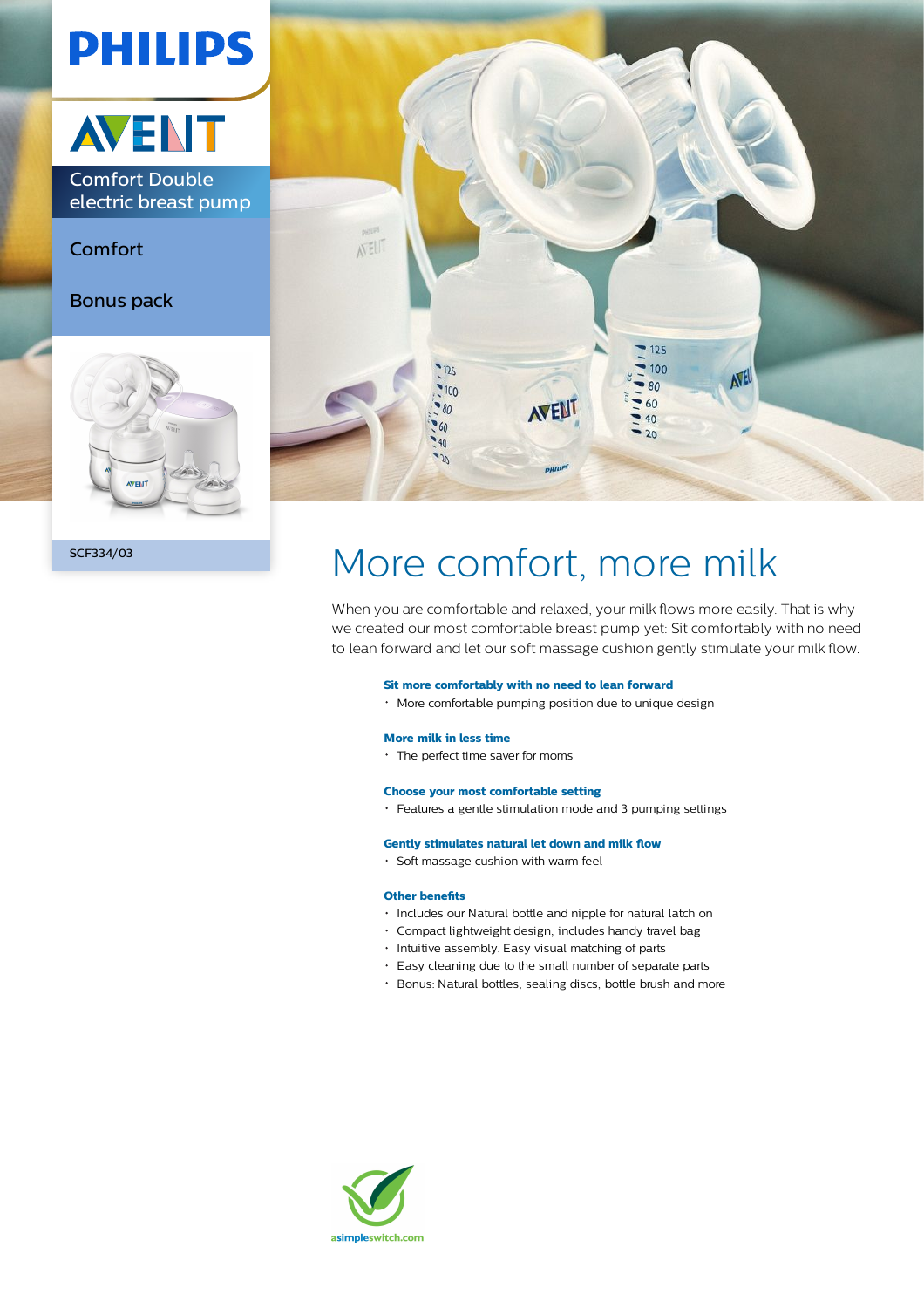# **Highlights**

#### **More comfortable position**



The breast pump has a unique design, so your milk flows directly from your breast into the bottle, even when you are sitting up straight. This means you can sit more comfortably when pumping: no need for you to lean forward to make sure all your milk ends up in the bottle. Sitting comfortably and being relaxed when pumping, naturally helps your milk to flow more easily.

#### **Simple settings to choose from**



When switched on, the pump automatically starts in gentle stimulation mode to get your milk flowing. Then choose from 3 pumping settings to make milk flow most comfortable for you.

#### **Soft massage cushion**



Our massage cushion has a new soft velvety texture that gives a warm feel to the skin for comfortable, gentle stimulation of your milk

flow. During pumping, it gently mimics your baby's suckling for natural let down and clinically proven effectiveness. The soft massage cushion is designed to comfortably fit the majority of moms. Should you need it, a larger size cushion is available separately (availability may vary per country).

#### **Easy cleaning**

Cleaning is easy, thanks to the small number of separate parts. Your milk will never come into contact with the tubing and base unit. All parts are dishwasher proof, except the electrical parts.

#### **Perfect time saver for moms**

Simultaneous pumping at both breasts is proven more efficient and may even boost your ability to produce breast milk.\*

#### **Intuitive assembly**



Easy visual matching of parts for intuitive assembly.

#### **Compact design**



The breast pump has a compact design, which makes it easy to hold and position on your breast. The small, lightweight base unit can easily be place within comfortable reach for full control when pumping. For extra

convenience in transport and storage, the tube simply wraps around the base unit. The breast pump comes with a handy travel bag.

#### **Includes our Natural nipple**



The wide breast shaped nipple promotes natural latch on similar to the breast, making it easy for your baby to combine breast and bottle feeding.

#### **Bonus items**

Includes 2 Natural bottles (4oz), 2 sealing discs, 1 bottle and nipple brush, 12 day breast pads and 6 night breast pads.



# **Philips Green Logo**

Philips Green Products can reduce costs, energy consumption and CO2 emissions. How? They offer a significant environmental improvement in one or more of the Philips Green Focal Areas – Energy efficiency, Packaging, Hazardous substances, Weight, Recycling and disposal and Lifetime reliability.